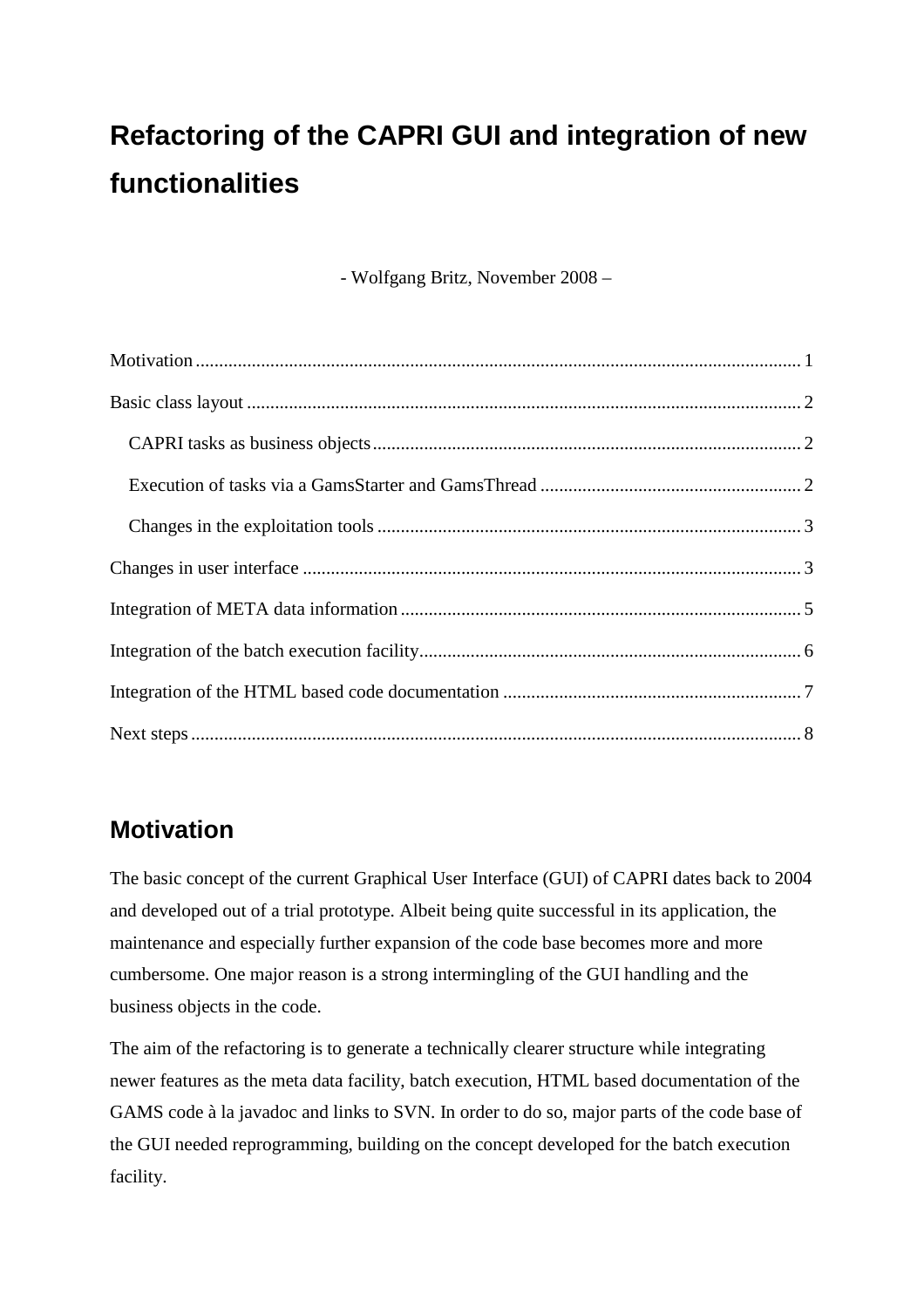# **Basic class layout**

### *CAPRI tasks as business objects*

A core concept in the new layout is a business object called *AgpTask*. Technically defined as an interface, such an object represents a work task in the overall CAPRI system such a run of CAPREG to build the regional data base. The interface requires getters and setters for properties such as *baseYear*, *simYear or MemberStates*. The setters can be accessed either by a GUI interface or by the batch execution facility, formally by class implementing the interface *AgpTaskHandler*.

Most tasks are GAMS executable tasks according to their *isGams* property. These tasks also provide access to the name of the related GAMS program via *getGamsProgramName*. Each of these tasks has also a method called *generateIncludeFile* which generates the specific GAMS include file for that task.

The objects also know about the main GDX file they are generating via *getGdxResultFiles*. Related to that, they allow setting the logical names of the data dimension in the result data set via *setDimNames* and *setXMLTablesDims*.

Once the properties of a task had been defined, their logical consistency can be checked by invoking the method *checkSettings.* Check settings returns a string with a description of the first error encountered.

That layout eases dramatically the update process of CAPRI. Definition of new tasks or changes to existing ones will generally not require changes in the GUI, but simply either implementing a new object with the required methods or updating an existing one.

### *Execution of tasks via a GamsStarter and GamsThread*

Execution of tasks with the property *isGams* is handled by a *GamsStarter* object. An instance of *GamsStarter* let the task write out the necessary include file(s) to generate a specific instance of the specific task (a simulation run for a specific scenario, simulation year, with the market model switched on or off …). A *GamsStarter* also knows about the working directory or other specific GAMS settings as the scratch directory. It may generate a pipe for the GAMS output to the console to show it in a GUI.

An *AgpTask* can be executed by a *GamsStarter* who will create then a *GamsThread*. A *GamsThread* extends the *SwingWorker* interface of Java so that it may communicate with the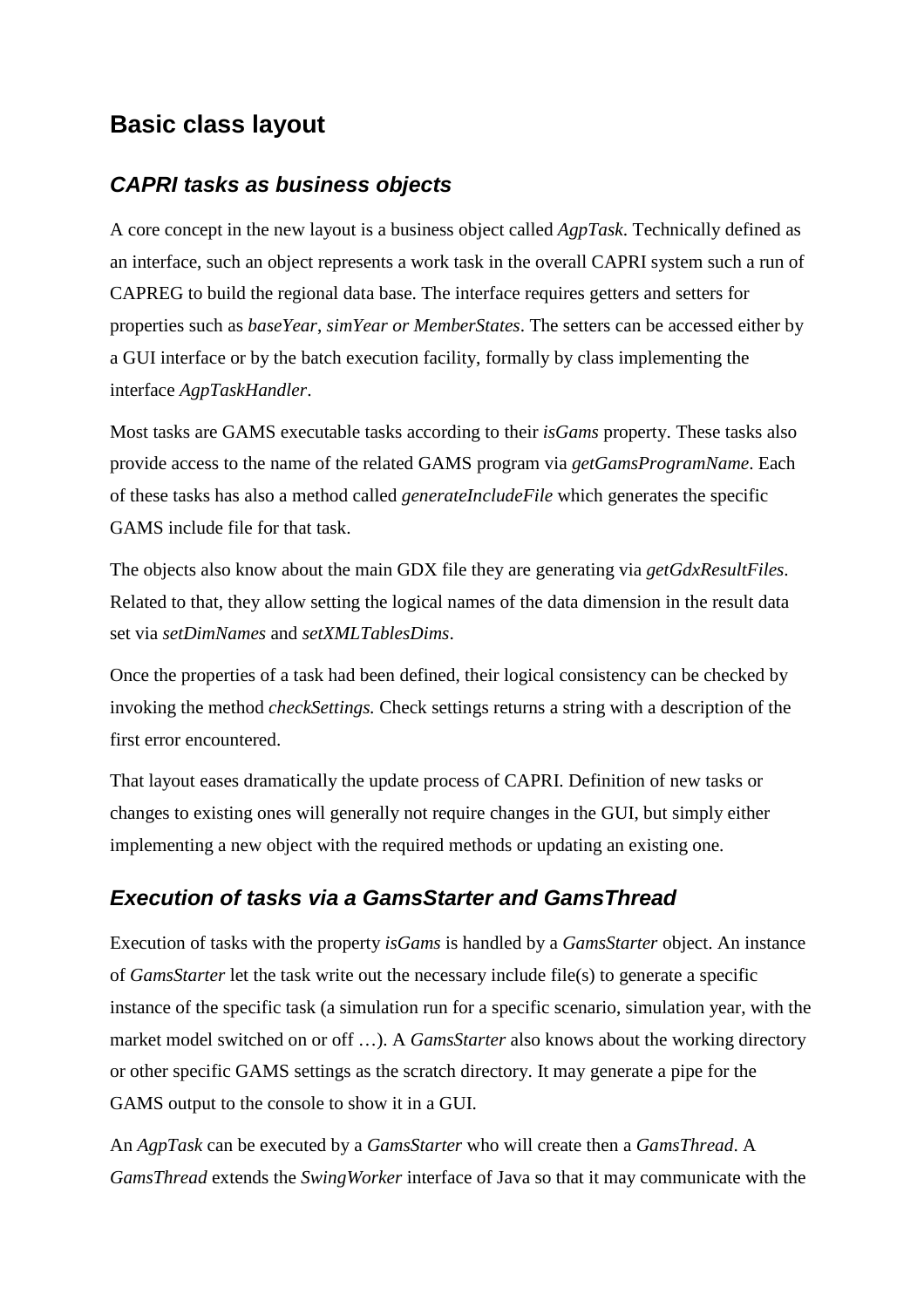normal event queue of JVM. A *GamsThread* can be gracefully terminated by sending a a SIGNT signal to the GAMS process. That will let the GAMS execution stop at specific point determined by the GAMS engine itself and start the finalisation handling of GAMS as removal of intermediate files and directories.

#### *Changes in the exploitation tools*

The refactoring did not attack reprogramming the exploitation tools (tables, graphs and maps). Here, a clear design proposal needs first to be developed before the actual coding may start, aiming at a separation of the data model, user based filtering (empty lines and columns, filters based on values in specific columns), layout and filtering loaded from the table definitions and the actual view (table, graphics, maps), pivot, colors, fonts etc.. Several attempts to clean up of the code already ended rather unsatisfactory.

In the very first version of the table tool without any pre-defined views, the code was rather strictly separated from the GUI for the working steps. However, when new features were added to the GUI such as progress bars, or hiding part of the GUI controls when the exploitation tools were active, properties and methods of the GUI were accessed from within the exploitation tools. As so often, missing resources for a serious refactoring and the rule of "never change a running system" led to serious design flaws. A lot of the GUI controls were accessed by inner classes and then defined static, and together with some problems ended as public static objects, often directly accessed from anywhere in the exploitation tools. Removing these snippets in the code is one major reason to clean up the GUI, as it is the first step towards a new implementation of the exploitation tools.

In order to allow for a limited time co-existence between the old and the new GUI, interface classes with these functionalities had been generated and implemented in both versions.

# **Changes in user interface**

**An important change is that the separation of execution and exploitation work steps had been removed**. So far, there was typically for each task in an execution work step (build national data base) a matching exploitation task.

Instead, the different tasks related to runs of GAMS code can now be exploited directly. A disadvantage of that layout is the fact that controls may be accessible which do not impact on the results exploited. The main advantage is a clearer view by the user which runs generate which results. Even more important is the underlying clarity of the basic concept: each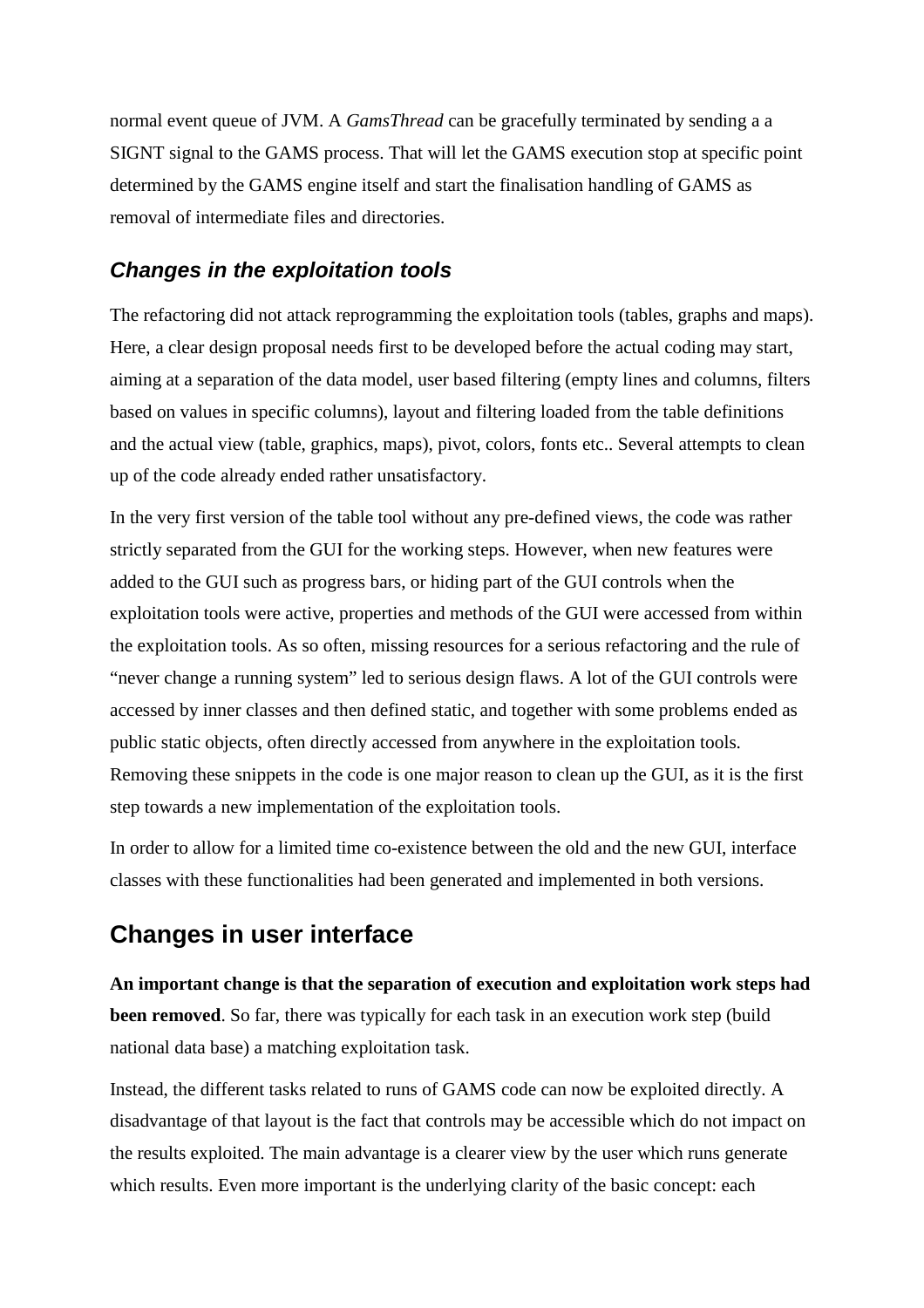executable task generates one major set of results which is stored in a GDX file. Along with the results, meta data on the data used by the task and the task itself are stored in the GDX file.

The layout required so far solely one conceptual change: as CAPREG is generating (still) in one run time series data and the three year average, a "clone" of the CAPREG task allows accessing the time series. However, it is anyhow planned to separate CAPREG into these two tasks.

An exemption to the rule above is the exploitation of scenario results. Here, results of several runs need to be compared in parallel. It is the only "exploitation" only work step related to the production work flow.

As discussed below in more detail, three new work steps had been added which are not directly linked to the production work flow:

- 1. *Collection of meta information* from the different work steps by accessing the meta data information stored in the GDX files generated by the different work steps.
- 2. *Batch execution* of test suits or predefined production runs.
- 3. *Generation of HTML based documentation of the GAMS code*.

Finally, as in the old GUI, symbols from GDX files may be viewed based on the exploitation tools.

A second difference to the existing GUI is the fact that all run specific settings are now found in one panel. Again, it eases code development and maintenance. But it is also thought to render the GUI more uniform. The reader is reminded that it is planned to generated "reporters" which can be called on results sets. Once these are implemented, the steering possibilities for "run simulation" will become smaller, as reports will be started separately. An example can be found below. All controls for "run simulation" are now moved to the upper right corner window. As can be seen from the screen shot, the basic layout of the GUI along with colouring was not changed compared to the old GUI to reduce learning costs. Users familiar with the old GUI should not face any difficulties in steering the new one as the name of the controls and their functionality was not changed.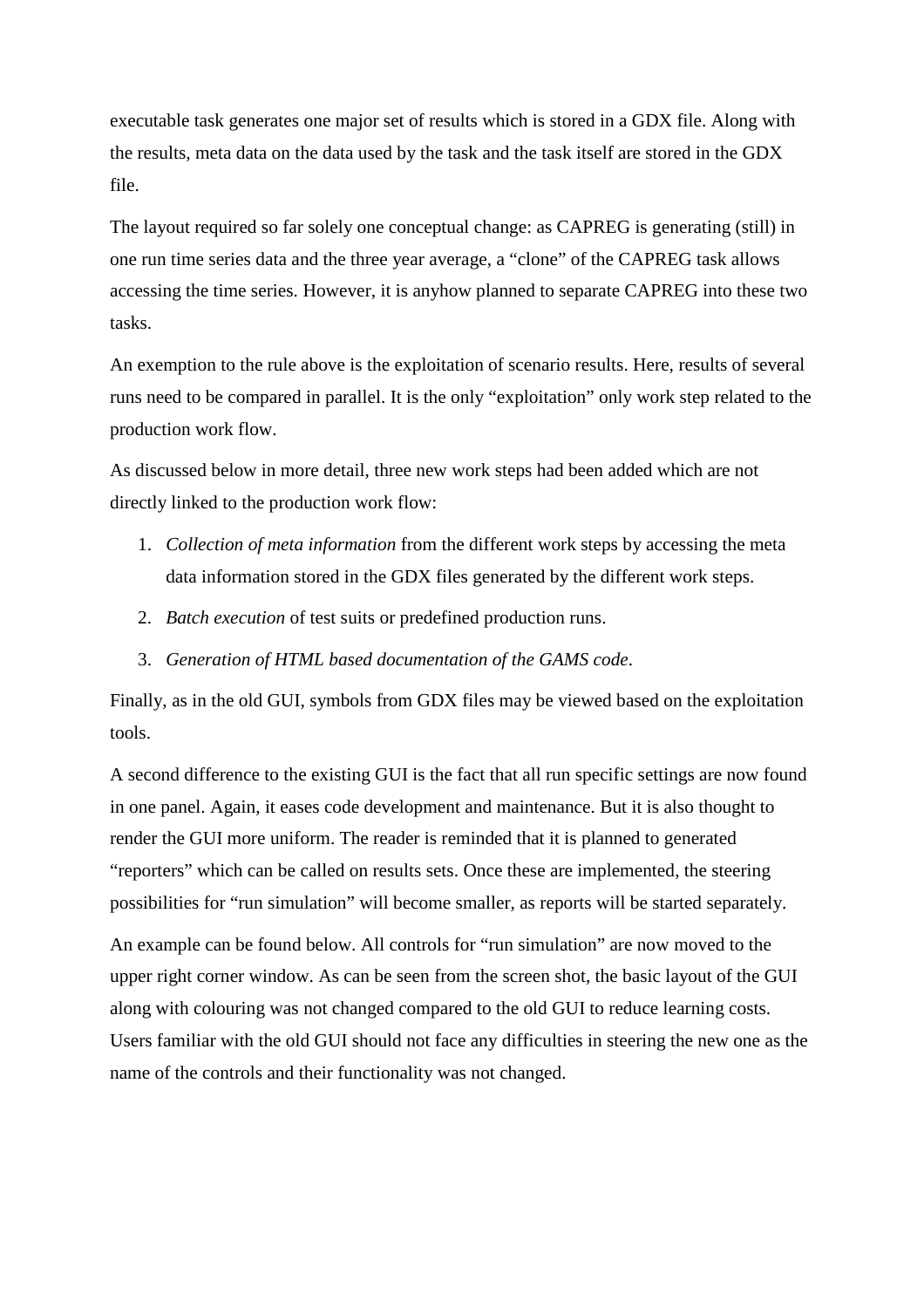| CAPRI [c:\capri\gams]                          |                                                                                                                                                                                                                                                                                                   |                           |
|------------------------------------------------|---------------------------------------------------------------------------------------------------------------------------------------------------------------------------------------------------------------------------------------------------------------------------------------------------|---------------------------|
| File Options                                   |                                                                                                                                                                                                                                                                                                   |                           |
| Work step selection                            | Task properties for : run simulation                                                                                                                                                                                                                                                              |                           |
| Build database                                 |                                                                                                                                                                                                                                                                                                   |                           |
| Generate baseline                              | 2002<br><b>Base year</b>                                                                                                                                                                                                                                                                          | $\overline{\mathbf{v}}$   |
| Run simulation                                 | <b>Simulation year</b><br>2013                                                                                                                                                                                                                                                                    |                           |
| ◯ Exploit scenario results                     | BL (Belgium & Luxembourg)                                                                                                                                                                                                                                                                         | $\boldsymbol{\mathsf{A}}$ |
| ◯ Collect meta information                     | <b>Member States</b><br>DK (Denmark)                                                                                                                                                                                                                                                              | $\ddot{\phantom{0}}$      |
| ◯ Batch execution                              | DE (Germany)                                                                                                                                                                                                                                                                                      |                           |
| ◯ Generate GAMS documentation                  | <b>Regional Break down</b><br><b>Member States</b>                                                                                                                                                                                                                                                |                           |
| Exploit gdx files                              | Number of iterations<br>15                                                                                                                                                                                                                                                                        |                           |
| <b>Task selection</b>                          | Scenario file name<br>01GWPBUR.GMS                                                                                                                                                                                                                                                                |                           |
| Run simulation<br>Downscale simulation results | Global market model<br>Young animal market model<br>$\sqrt{\phantom{a}}$ Aggregates for actitivities and commodities<br>Environmental indicators<br>Life-cycle assessment for energy<br>Multi-functionality indicators<br>compile GAMS<br>run GAMS<br>stop GAMS<br>show results<br>show meta data |                           |
|                                                |                                                                                                                                                                                                                                                                                                   |                           |
|                                                | $\overline{\phantom{a}}$<br>m.                                                                                                                                                                                                                                                                    | $\rightarrow$             |

# **Integration of META data information**

As already in the old GUI, the meta data from any work step can be loaded with the "show meta data" button. That view allows a detailed control of the different data sources used by the different work steps.

The tasks store basically three different types of meta information. Firstly, most data sets read by a work step carry by now appropriate meta data which is added to the meta information for the task. Secondly, when a task is started, its GAMS include carries meta information about the current run (the user, data and time, settings etc.). And thirdly, meta information from results sets of earlier runs used by the current run are added.

A new feature still in the development and test phase is the "collect meta information" view. As seen below. It lists for each task two main meta data per Member State: the user who started the task, and the data and time of execution. Each task has a sequence number  $(\#)$ , and the underlying class *AgpCollectMeta* will show a line a task in red if the current version on disk for a task with a smaller sequence number is younger. As the META data and the results are stored in the same GDX file, shipping files between computers e.g. via the SVN server can never separate the meta information and the actual data, and the "Collect meta information" task will thus use always the actual information from the data files. The actual layout of the table will certainly change, and most probably based on a revised implementation of the normal exploitation tools.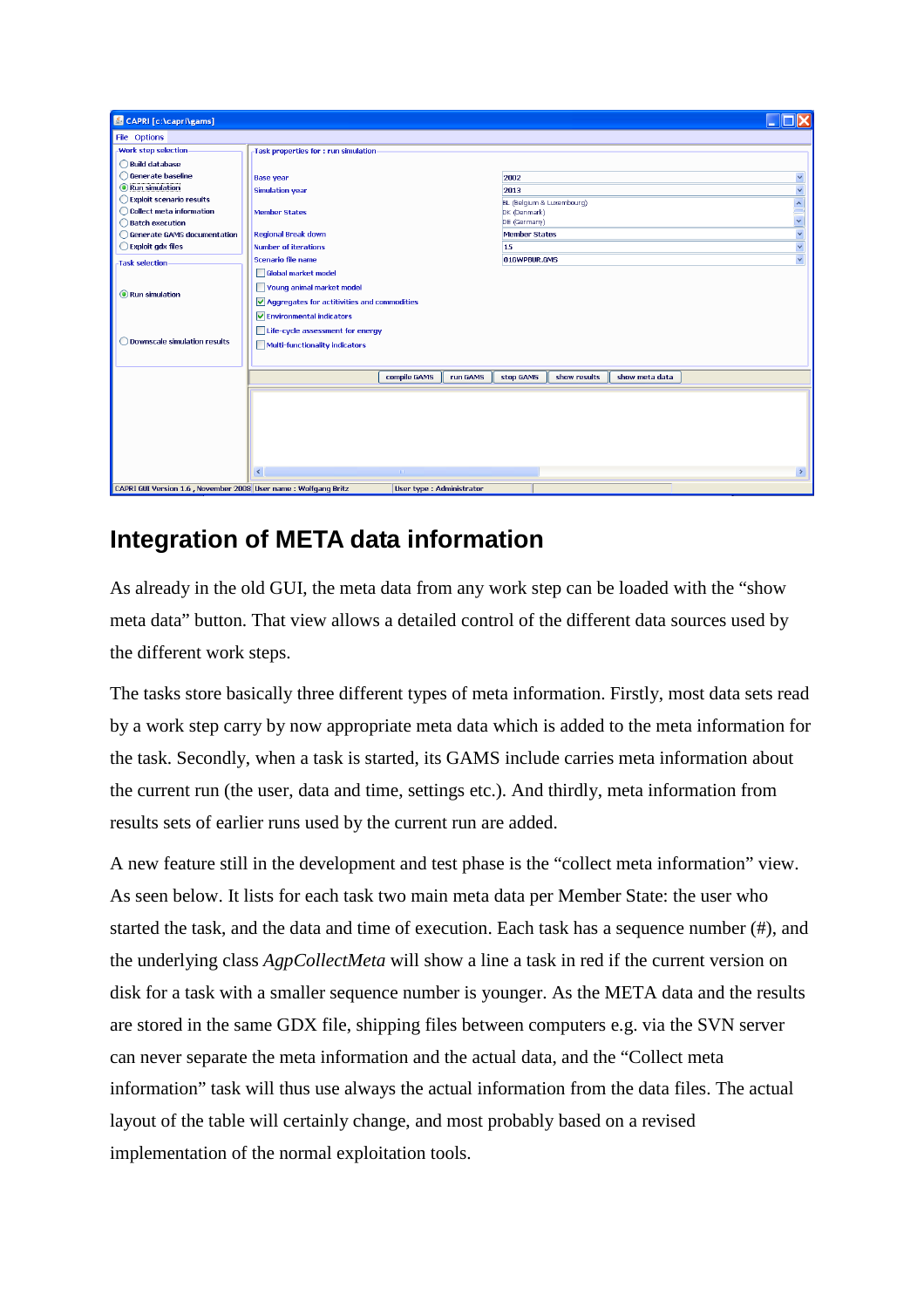As a first step in direction of assisting users in checking the logical consistency of the data in use, the table will print an entry – the combination of a Member State and a work step - in red if the underlying results from a previous work step are younger. At a later stage, that must be expanded to cover also data sources commonly used by different work steps.

For details on the integration of meta data in CAPRI see the technical document "Integrating meta information in the CAPRI production chain" to be found on the Capri web page under technical documents.

| CAPRI [c:\capri\gams]                                          |                            |                                                        |                     |                                    |                                                               |                     |  |  |  |
|----------------------------------------------------------------|----------------------------|--------------------------------------------------------|---------------------|------------------------------------|---------------------------------------------------------------|---------------------|--|--|--|
| 丛<br>File Options                                              |                            |                                                        |                     |                                    |                                                               |                     |  |  |  |
| <b>Work step selection</b>                                     | Meta data information      |                                                        |                     |                                    |                                                               |                     |  |  |  |
| Build database                                                 |                            |                                                        |                     |                                    | Title of data set                                             | $\sim$              |  |  |  |
|                                                                |                            |                                                        |                     |                                    | Date of version                                               |                     |  |  |  |
| Generate baseline                                              |                            |                                                        |                     |                                    | Temporal coverage<br>Language within the data set             |                     |  |  |  |
| Run simulation                                                 |                            |                                                        |                     |                                    | Name of exchange format                                       |                     |  |  |  |
| Exploit scenario results                                       | <b>Item selection</b>      |                                                        |                     |                                    | Geographic coverage by name                                   |                     |  |  |  |
| • Collect meta information                                     |                            |                                                        |                     |                                    | Name of originator organisation<br>Name of owner organisation |                     |  |  |  |
|                                                                |                            |                                                        |                     |                                    | Name of processor organisation                                |                     |  |  |  |
| <b>Batch execution</b>                                         |                            |                                                        |                     |                                    | Description of process step                                   |                     |  |  |  |
| Generate GAMS documentation                                    | Member state               | WorkStep                                               | #                   | Item                               | Content $\triangle$                                           |                     |  |  |  |
|                                                                | <b>DK000000</b>            | Prepare national database                              |                     | Date of version                    | 2008-05-28 16:42:45                                           | $\hat{\phantom{a}}$ |  |  |  |
| Exploit adx files                                              | BL000000                   | Prepare national database                              |                     | Date of version                    | 2008-05-28 18:09:34                                           |                     |  |  |  |
|                                                                | <b>DE000000</b>            | Prepare national database                              |                     | Date of version                    | 2008-05-28 18:15:21                                           |                     |  |  |  |
|                                                                | EL000000                   | Prepare national database                              |                     | Date of version                    | 2008-05-28 18:21:30                                           |                     |  |  |  |
|                                                                | ES000000                   | Prepare national database                              |                     | Date of version                    | 2008-05-28 18:28:17                                           |                     |  |  |  |
|                                                                | FR000000                   | Prepare national database                              |                     | Date of version                    | 2008-05-28 18:33:40                                           |                     |  |  |  |
|                                                                | <b>IR000000</b>            | Prepare national database                              |                     | Date of version                    | 2008-05-28 18:38:36                                           |                     |  |  |  |
|                                                                | <b>IT000000</b>            | Prepare national database                              |                     | Date of version                    | 2008-05-28 18:43:29                                           |                     |  |  |  |
|                                                                | NL000000                   | Prepare national database                              |                     | Date of version                    | 2008-05-28 18:49:30                                           |                     |  |  |  |
|                                                                | AT000000                   | Prepare national database                              |                     | Date of version                    | 2008-05-28 18:55:35                                           |                     |  |  |  |
|                                                                | PT00000<br>FI000000        | Prepare national database<br>Prepare national database |                     | Date of version<br>Date of version | 2008-05-28 19:01:48<br>2008-05-28 19:07:45                    |                     |  |  |  |
|                                                                | SE000000                   | Prepare national database                              |                     | Date of version                    | 2008-05-28 19:13:52                                           |                     |  |  |  |
|                                                                | <b>UK000000</b>            | Prepare national database                              |                     | Date of version                    | 2008-05-28 19:19:09                                           |                     |  |  |  |
|                                                                | CZ000000                   | Prepare national database                              |                     | Date of version                    | 2008-05-28 19:25:08                                           |                     |  |  |  |
|                                                                | EE000000                   | Prepare national database                              |                     | Date of version                    | 2008-05-28 19:31:25                                           |                     |  |  |  |
|                                                                | <b>HU000000</b>            | Prepare national database                              |                     | Date of version                    | 2008-05-28 19:38:14                                           |                     |  |  |  |
|                                                                | LT000000                   | Prepare national database                              |                     | Date of version                    | 2008-05-28 19:47:06                                           |                     |  |  |  |
|                                                                | LV000000                   | Prepare national database                              |                     | Date of version                    | 2008-05-28 19:56:13                                           |                     |  |  |  |
|                                                                | PL000000                   | Prepare national database                              |                     | Date of version                    | 2008-05-28 20:02:10                                           |                     |  |  |  |
|                                                                | SI000000                   | Prepare national database                              |                     | Date of version                    | 2008-05-28 20:09:54                                           |                     |  |  |  |
|                                                                | SK000000                   | Prepare national database                              |                     | Date of version                    | 2008-05-28 20:18:37                                           |                     |  |  |  |
|                                                                | RO000000                   | Prepare national database                              |                     | Date of version                    | 2008-05-28 20:24:29                                           |                     |  |  |  |
|                                                                | <b>BG000000</b>            | Prepare national database                              |                     | Date of version                    | 2008-05-28 20:30:44                                           |                     |  |  |  |
|                                                                | CY000000                   | Prepare national database                              |                     | Date of version                    | 2008-05-28 20:36:51                                           |                     |  |  |  |
|                                                                | MT000000                   | Prepare national database                              |                     | Date of version                    | 2008-05-28 20:42:04                                           |                     |  |  |  |
|                                                                | NO000000                   | Prepare national database                              |                     | Date of version                    | 2008-05-28 20:46:32                                           |                     |  |  |  |
|                                                                | AL000000                   | Prepare national database                              |                     | Date of version                    | 2008-05-29 09:16:52                                           |                     |  |  |  |
|                                                                | <b>MK000000</b>            | Prepare national database                              |                     | Date of version                    | 2008-05-29 09:19:06                                           |                     |  |  |  |
|                                                                | CS000000                   | Prepare national database                              |                     | Date of version                    | 2008-05-29 09:21:44                                           |                     |  |  |  |
|                                                                | HR000000                   | Prepare national database                              |                     | Date of version                    | 2008-05-29 09:26:26                                           |                     |  |  |  |
|                                                                | MO000000                   | Prepare national database                              |                     | Date of version                    | 2008-05-29 09:28:54                                           |                     |  |  |  |
|                                                                | KO000000                   | Prepare national database                              |                     | Date of version                    | 2008-05-29 09:30:58                                           |                     |  |  |  |
|                                                                | <b>BA00000</b><br>BG000000 | Prepare national database                              | 1                   | Date of version<br>Date of version | 2008-06-03 12:17:54                                           |                     |  |  |  |
|                                                                | BG000000                   | Build regional database<br>Build regional database     | з<br>$\overline{4}$ | Date of version                    | 2008-06-27 06:36:03                                           |                     |  |  |  |
|                                                                | KO000000                   | Build regional database                                | la.                 | Date of version                    | 2008-06-27 06:36:03<br>2008-09-24 13:10:37                    |                     |  |  |  |
|                                                                | KO000000                   | Build regional database                                |                     | Date of version                    | 2008-09-24 13:10:37                                           | $\checkmark$        |  |  |  |
|                                                                |                            |                                                        |                     |                                    |                                                               |                     |  |  |  |
| CAPRI GUI Version 1.6, November 2008 User name: Wolfgang Britz |                            |                                                        |                     | User type : Administrator          |                                                               |                     |  |  |  |

# **Integration of the batch execution facility**

The batch execution facility is a tool which:

- Allows executing many different CAPRI task after each other without requiring user input.
- Reports the settings used, any errors and GAMS result codes in a HTML page from which they may queried at a later time.
- Ensures that each new run generates its own listing file, which can be opened from the HTML page.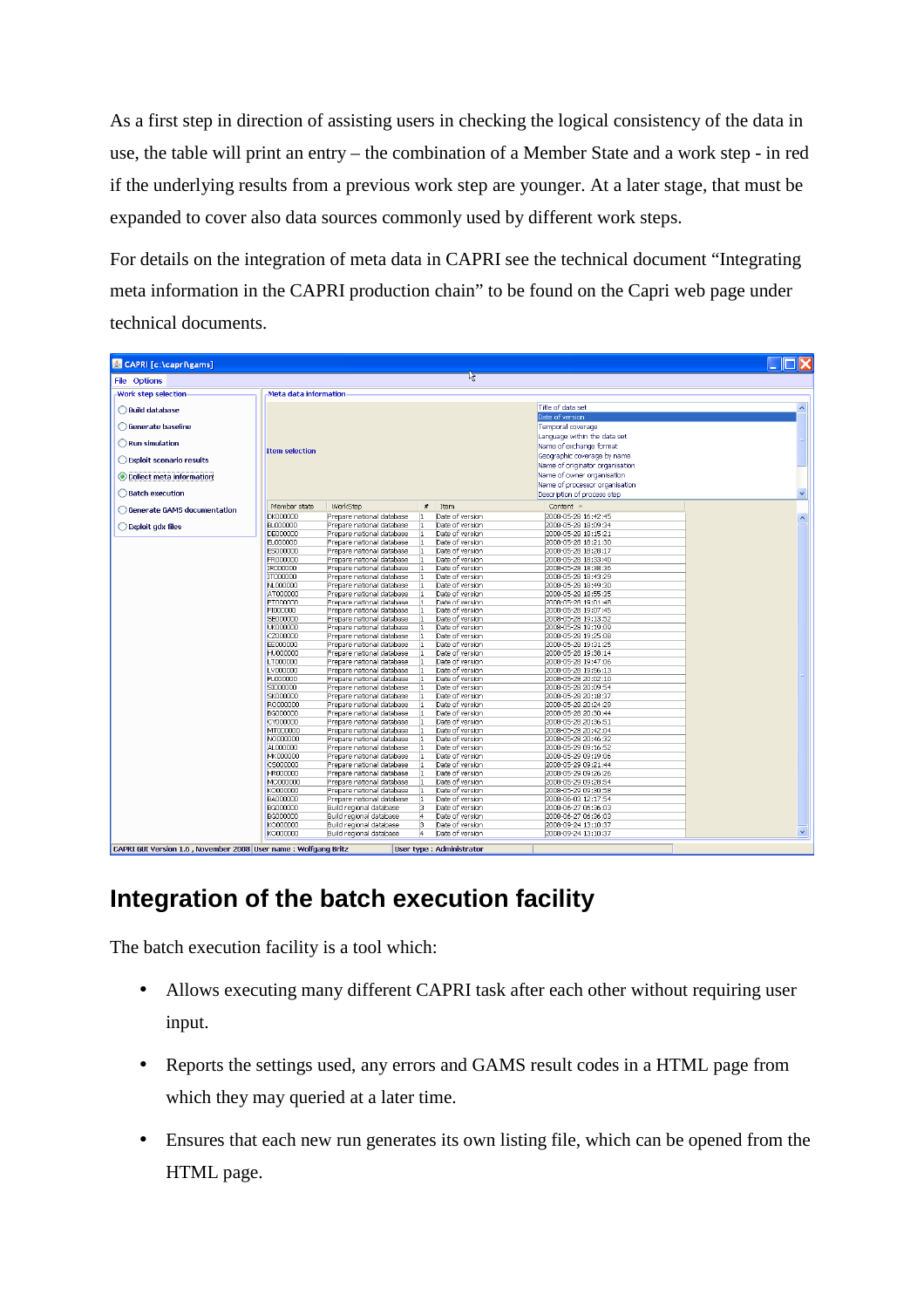• Allows storing the output of the different runs in a separate directory, while reading input from unchanged result directories.

The purpose of the batch execution facility is therefore at least twofold. At the one hand, it allows to set up test suits for the CAPRI GAMS code such as checking for compilation without errors for all tasks and different settings such as with and without market parts etc.. Secondly, production runs of e.g. different scenarios can be started automatically. It is planned to add timer facilities to the batch execution so that the GUI will start a suite of runs at a pre-scheduled time. Along with the planned functionalities to compare in a more or less automated way differences in results between versions, the batch facility is one important step towards quality control.

For details on the batch execution facility see the technical document "Batch execution of CAPRI tasks" to be found on the Capri web page under technical documents.

So far, the batch execution facility was only used for tests, and started "blindly" in the console. Now, the batch execution facility can be started from the GUI, and the console output of GAMS is shown in the GUI.

The steering of the batch execution facility is very simple: (1) selecting the file with the batch command, and (2) hitting the start button. A run batch job may be cancelled such that the running GAMS code is terminating on its own, or by sending a SIGINT signal to the current GAMS job, requesting its termination.

The batch execution facility is linked to the HTML based code documentation a la javadoc: the generation of the necessary input files (reference and expand files from GAMS) can be switched on with a check box in the GUI. Equally, the directory where these files are generated can be determined.

There is still some coding necessary as currently the name of the files are equivalent to the GAMS program called. As long as e.g. policy shifts, baseline calibration and a simulation run are all based on CAPMOD, the last CAPMOD run will be documented.

### **Integration of the HTML based code documentation**

Another feature developed and not yet integrated in the old GUI was the HTML based GAMS code documentation. It builds on information provided by GAMS via specific files (reference and expand files) which can be generated by the GAMS compiler. The steering so far is rather